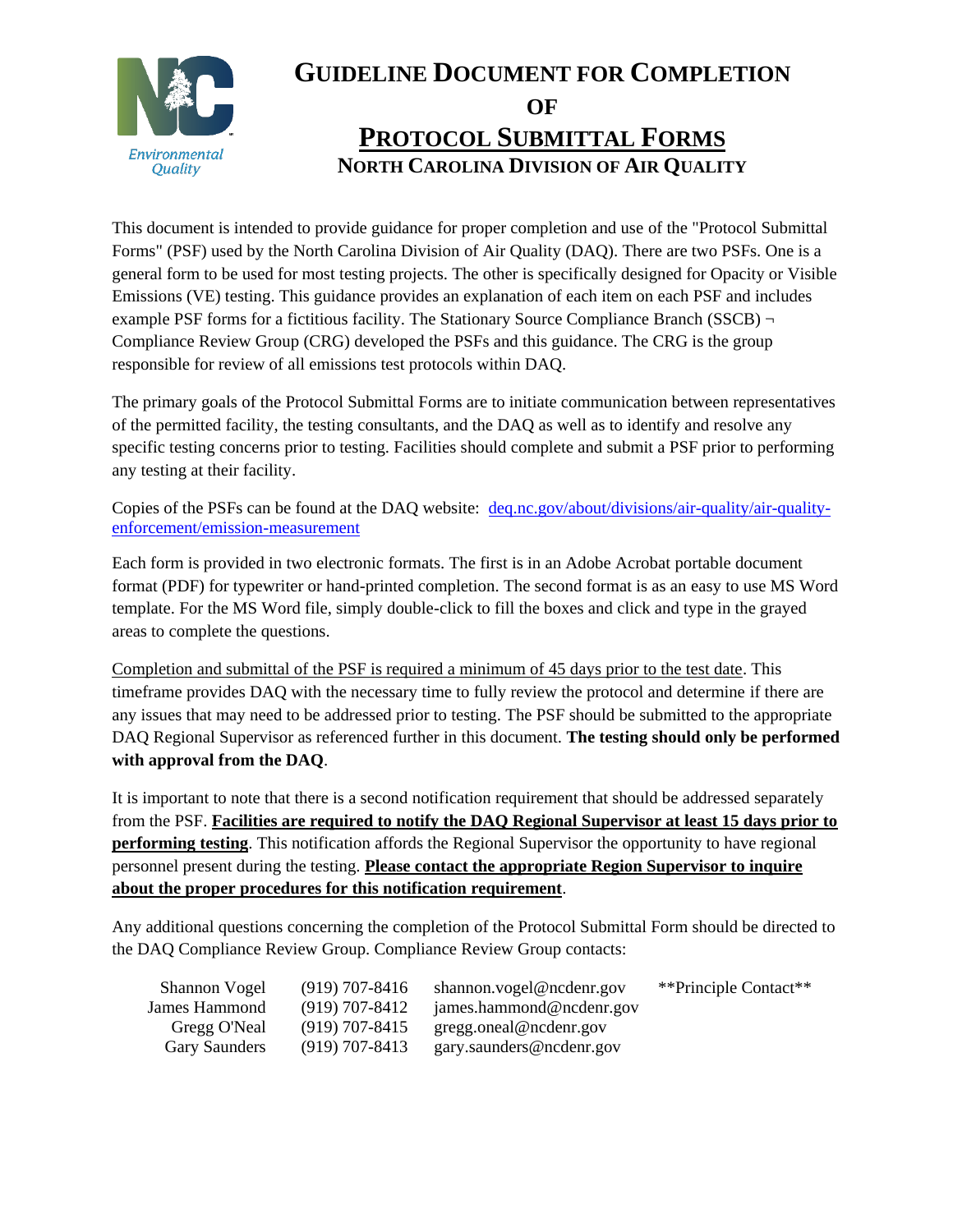

*DIVISION OF AIR QUALITY* PAGE 2 OF 5

### **GENERAL PSF FOR MOST TESTING:**

This section directly references the questions outlined in the General Protocol Submittal Form. As stated in the PSF instructions, any additional information should be submitted attached to the PSF as necessary.

The PSF is a two-page document that, when completed with all requested attachments, can provide all the relevant and necessary information for review of a site specific source test plan. The first page consists of the facility and testing company information and the source-specific testing purpose and data use. The second page addresses specific test methods and procedures.

Generally, the PSF is structured such that the information on page one should be primarily provided by the facility representative(s) and the information on page two should be provided by the testing company representative(s). For this reason, a PSF is not considered complete unless the signatures of both representatives are provided.

#### **PAGE ONE: FACILITY AND TESTING COMPANY INFORMATION AND TEST PURPOSE AND USE**

The initial question on the PSF is to specify the appropriate Regional Office for the facility. There are seven distinct regions located within North Carolina. A map of the regions with contact information is available at [deq.nc.gov/about/divisions/air-quality/regional-offices.](https://deq.nc.gov/about/divisions/air-quality/regional-offices)

The PSF should be submitted to the appropriate Regional Supervisor and/or regional personnel. All questions and/or comments regarding the PSF submittal should also be directed to the appropriate Regional Supervisor and/or regional personnel.

| <b>Facility Name</b>                 | Self-explanatory.                                                                                                                                                                         |
|--------------------------------------|-------------------------------------------------------------------------------------------------------------------------------------------------------------------------------------------|
| <i>Facility Address/City/County:</i> | Provide the mailing address for the facility and/or contact<br>person. Please specify if the contact is not located at the<br>facility. Provide the county name of the facility location. |
| Contact Person/Phone/Fax:            | Provide the appropriate facility contact person to address<br>any facility and/or testing issues that may arise. Provide the<br>phone and fax numbers for the contact person.             |
| <i>Testing Company Name:</i>         | Self-explanatory.                                                                                                                                                                         |
| <b>Testing Company Address</b>       | Self-explanatory.                                                                                                                                                                         |
| Contact Person/Phone/Fax:            | Provide the appropriate contact person to address any<br>testing issues that may arise. Provide the phone and fax<br>numbers for the contact person.                                      |
| Air Permit Number:                   | Provide the current NC DAQ Air Permit Number. Include the<br>current revision number (i.e., 01234R16).                                                                                    |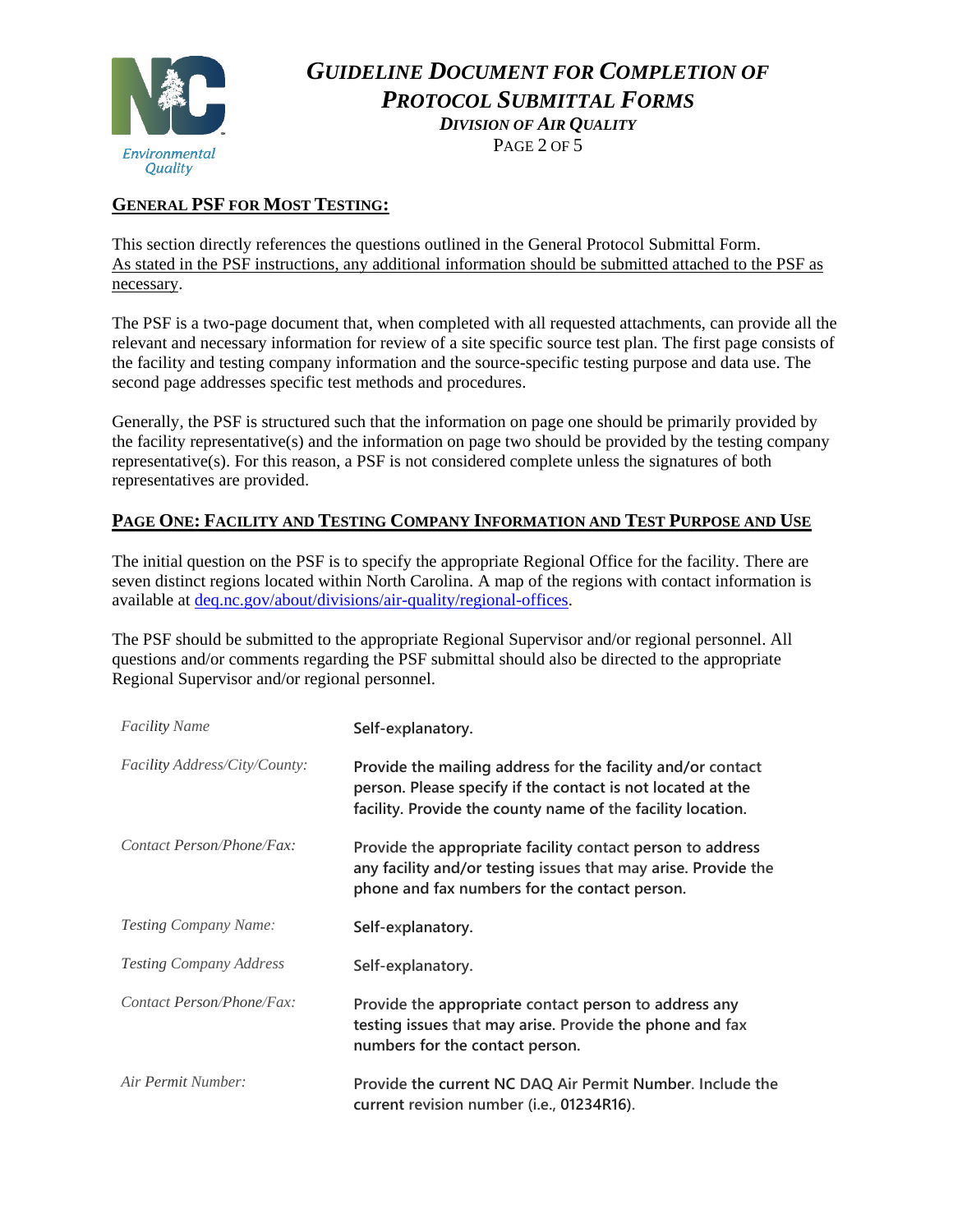

*DIVISION OF AIR QUALITY* PAGE 3 OF 5

| Permitted Source Name and                 | Provide the name and ID No. of the source being tested as                                                                                                                                                                                |
|-------------------------------------------|------------------------------------------------------------------------------------------------------------------------------------------------------------------------------------------------------------------------------------------|
| ID $No.$ :                                | listed in the Air Permit. (i.e., Boiler 1, ID No. ES-1)                                                                                                                                                                                  |
| <b>Permitted Maximum Process</b><br>Rate: | Provide the maximum rate as specified in the air permit.                                                                                                                                                                                 |
| <b>Maximum Normal Operation</b>           | Provide the maximum rate that the source is operated under                                                                                                                                                                               |
| Process Rate:                             | "normal operation."                                                                                                                                                                                                                      |
| <b>Target Process Rate for Testing:</b>   | Generally, compliance testing is required at $\geq 90\%$ of<br>permitted maximum. However, there are situations where<br>testing is required/allowed under normal operating<br>conditions, thus "maximum normal operation process rate." |

*1.1) What* is *the specific purpose for the proposed testing?*

**Provide the specific purpose for the proposed testing. For compliance testing, specify if the testing is to fulfill a specific condition in the Air Permit. Specify if the testing is for initial NSPS or NESHAP requirements. Be specific in details (i.e., NOT "State requirement").**

*1.2) List all state and federal regulations that apply to the proposed testing:*

**The source being tested may be regulated by various air quality regulations. List only those that specifically apply to the testing. For SIP sources, these regulations consist of the regulations found in 15A NCAC 2D through 2Q regulations. If the source is governed by federal regulations, list the specific Subpart (e.g., 2D .0524 and NSPS Subpart 000).**

*1.3) Will the test results be used for other regulatory purposes (e.g., emission inventories, permit applications, etc.) beyond that stated above? If yes, explain.*

**The purpose of this question is to determine what, if any, additional considerations would need to be taken into account and/or documented in order for the testing to meet all the needs of the facility. A specific example: Without careful consideration and design, a compliance test will rarely provide the information necessary to determine an emission factor.**

- *1.4) How will production/process data be documented during testing (control equipment, process parameters, etc.)?* **The facility is responsible for providing an accurate account of operations during the test period(s). Provide the specific collection methodology and information that will be presented in the final test report.**
- *1.5) Please provide a brief description of the source (including control equipment) and attach source or process flow diagram:*

**This question is self-explanatory with respect to the description. The attached flow diagram only needs to be a simple representation of the source layout. Clearly labeled engineering drawings are also acceptable. The schematic allows for the determination if any special considerations are necessary for the source configuration (i.e., sampling after a wet scrubber, or capture efficiency considerations).**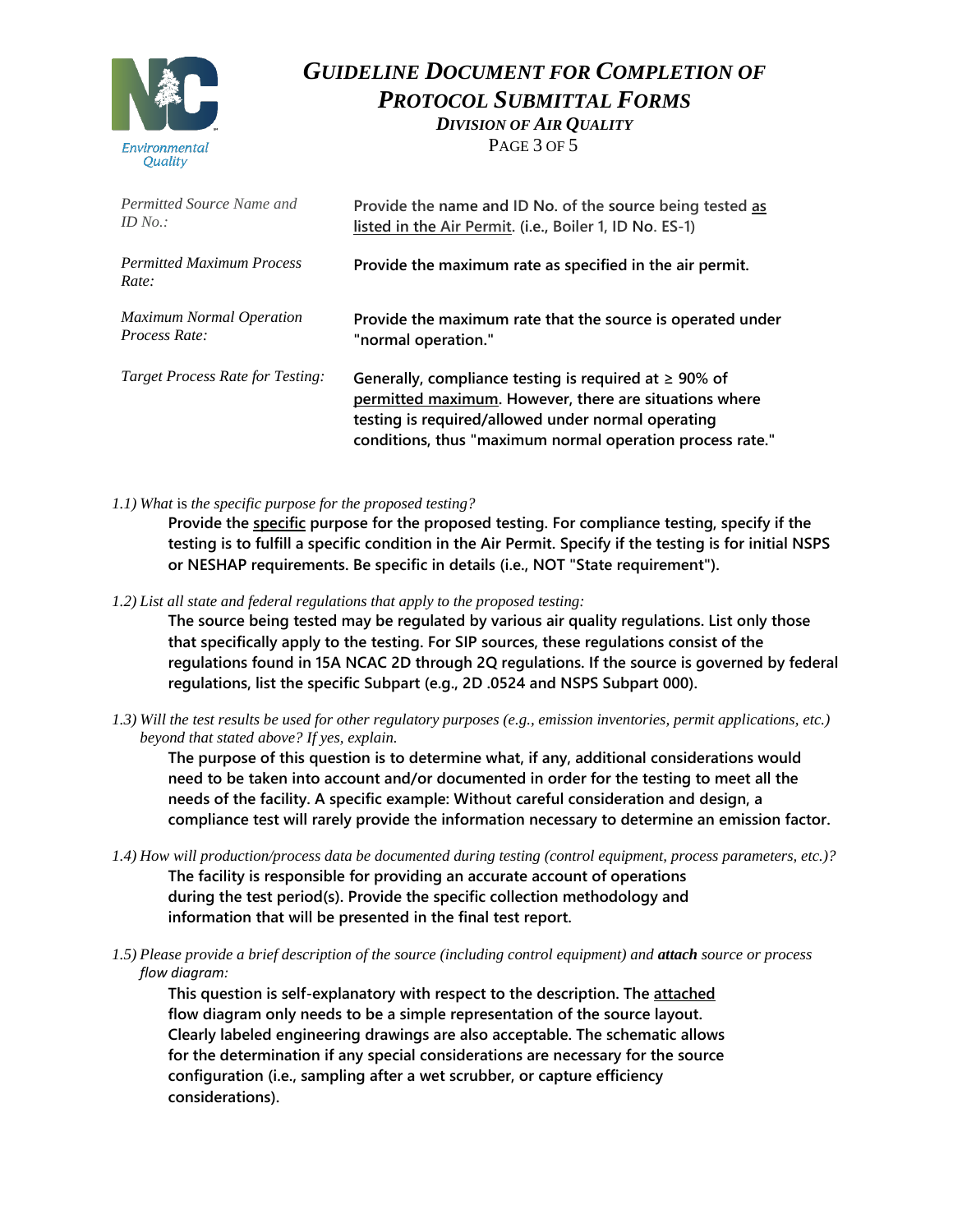

*DIVISION OF AIR QUALITY*

PAGE 4 OF 5

*1.6) Please provide a brief description of the sampling location, attach schematic of sampling location, and indicate whether concurrent testing will be conducted at other sampling locations:*

**The sampling location description and schematic can be integrated into the attached responses to questions 1.4 and/or 2.3. The indication of concurrent sampling allows for the determination if any sample timing and/or methodology considerations are needed.** 

### **PAGE TWO: TEST METHODS AND PROCEDURES**

- *2.1) Please provide the following information for each test parameter. Target Pollutant* **– Self-explanatory.** *Proposed Test Method* **– Self-explanatory.** *Number of Test Runs/ Test Run Duration* **– The minimum is three one-hour runs.** *# of Sampling Points* **– As specified by EPA Method 1 or applicable test method.**
- *2.2) Will all testing be conducted in strict accordance with the applicable test methods? If answer is no, please attach complete documentation of all modifications and/or deviations to the applicable test methods.* **This is perhaps the single-most important question within Section 2. Failure to address any deviations is grounds for test rejection. Provide a complete, detailed description of any proposed method deviation(s) and the specific purpose and/or justification for the deviation(s). Do not proceed with any altered test method without DAQ approval.**
- *2.3) Does the proposed sampling location meet the minimum EPA Method 1 criteria for acceptable measurement sites? Please attach supporting documentation.*

**Self-explanatory. Attach the stack information including stack dimensions and upstream/downstream disturbance measurements per EPA Method 1. It is possible to gain protocol approval without this specific information; however, the testing shall not occur if it is determined on-site that the source does not meet Method 1 criteria.**

- *2.4) Has absence of cyclonic flow been verified per EPA Method 1 (Section 2.4)? If answer is no, absence of cyclonic flow must be verified prior to testing. If answer is yes, please attach supporting documentation.* **All sources should verify the absence of cyclonic flow through the measurement procedures described in Method 1. The absolute value of the non-axial flow angle shall be less than 20 degrees.**
- 2.5) Will the oxygen concentration be determined by  $\Box$  EPA Method 3 via Orsat or  $\Box$  strict EPA Method *3A?(specify) If answer is no, see Question 2.2 above.*

**15A NCAC .0501(c)(13) prohibits the use of FyriteTM for oxygen concentration determinations.**

- *2.6) Is an audit sample from an Accredited Provider available for the proposed test method(s)?* **Generally if an audit sample is available from an Accredited Provider, it is required. For information and a link to the EPA website with further information and requirements, go to** [deq.nc.gov/about/divisions/air-quality/air-quality-enforcement/emission](http://www.deq.nc.gov/about/divisions/air-quality/air-quality-enforcement/emission-measurement/stationary-source-test-audit-information)[measurement/stationary-source-test-audit-information](http://www.deq.nc.gov/about/divisions/air-quality/air-quality-enforcement/emission-measurement/stationary-source-test-audit-information)
- *2.7) Has all testing equipment been calibrated within the past year? If answer is no, please explain.* **Further calibrations may be required dependent on the proposed test method(s). All calibration data, both pre and post-test shall be submitted with the final test report.**